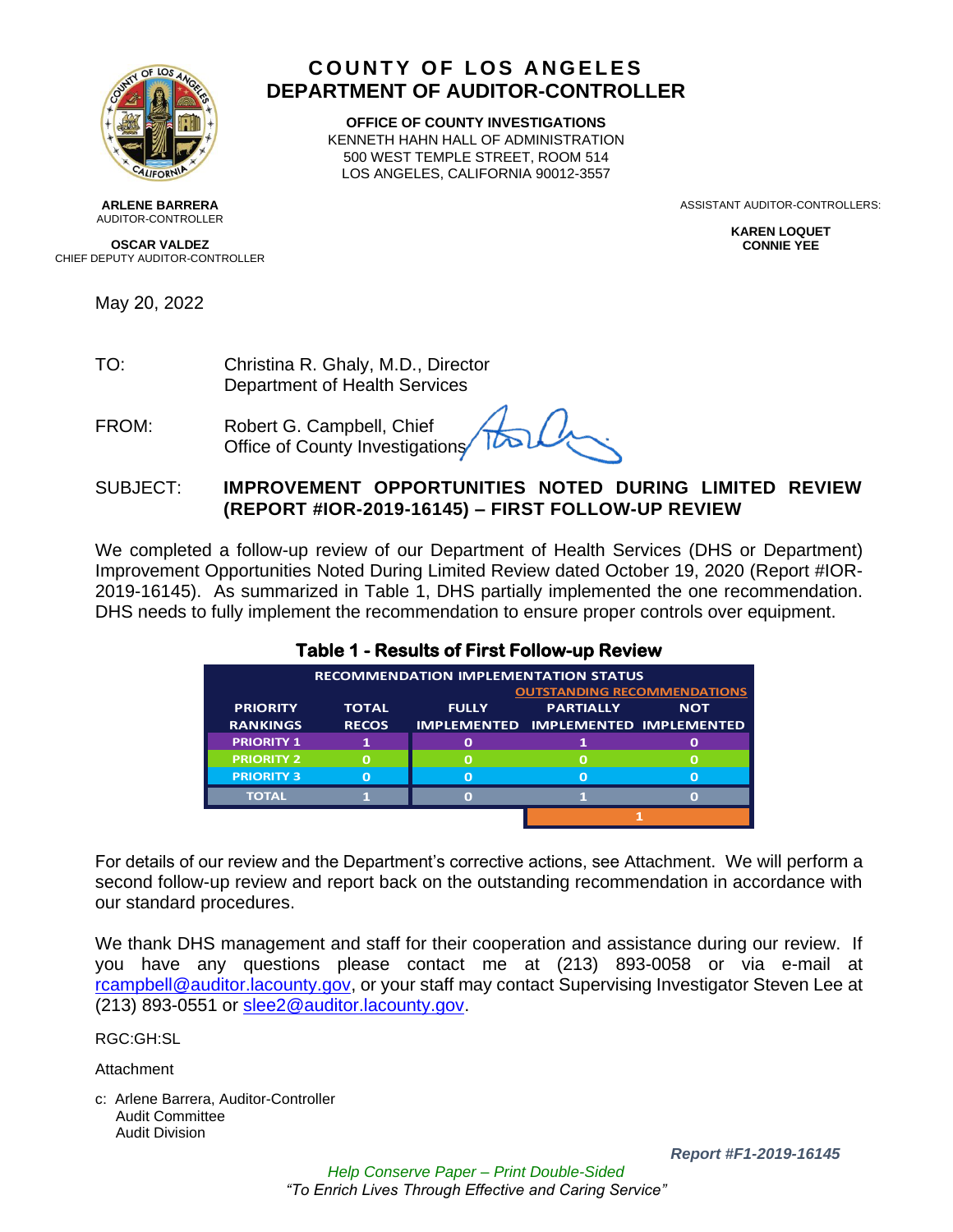# **LOS ANGELES COUNTY** AUDITOR-CONTROLLER

CHIEF DEPUTY AUDITOR-CONTROLLER

**Oscar Valdez Robert Campbell**

## **Office of County Investigations** *Report #*F1-2019-16145

### **DEPARTMENT OF HEALTH SERVICES IMPROVEMENT OPPORTUNITIES NOTED DURING LIMITED REVIEW (#IOR-2019-16145) FIRST FOLLOW-UP REVIEW**

|   | <b>RECOMMENDATION</b>                                                                        | <b>A-C COMMENTS</b>                                                                                                                                  |  |  |
|---|----------------------------------------------------------------------------------------------|------------------------------------------------------------------------------------------------------------------------------------------------------|--|--|
| 1 | <b>Priority 1</b> – Department of Health Services Recommendation Status: Partially           |                                                                                                                                                      |  |  |
|   | (DHS or Department) needs to ensure that                                                     | Implemented                                                                                                                                          |  |  |
|   | Warehouse and Information Technology (IT)                                                    |                                                                                                                                                      |  |  |
|   |                                                                                              | Section management comply with internal We conducted a site visit and confirmed that                                                                 |  |  |
|   | controls over non-capital asset equipment as                                                 | LAC+USC<br>management<br>implemented<br>a                                                                                                            |  |  |
|   | required by County Fiscal Manual (CFM)                                                       | deployment checklist procedure to ensure that all                                                                                                    |  |  |
|   | Section 6.8.2. We found that LAC+USC<br>Warehouse and IT Section staff did not               | equipment work orders are signed and dated<br>before any<br>IT<br>equipment<br>is<br>released<br>for                                                 |  |  |
|   | consistently document the transfer of                                                        | deployment. We reviewed sample Deployment                                                                                                            |  |  |
|   | computer equipment to contracted IT staff                                                    | Checklist forms and Work Orders and we                                                                                                               |  |  |
|   | who received it or maintain a perpetual and                                                  | confirmed that they included the serial numbers of                                                                                                   |  |  |
|   | accurate inventory of computers on hand.                                                     | IT devices, the responsible technician's name,                                                                                                       |  |  |
|   | Specifically, we noted instances where IT                                                    | deployment date, and that they were signed and                                                                                                       |  |  |
|   | Section personnel signed for and picked up                                                   | dated. LAC+USC management also indicated that                                                                                                        |  |  |
|   | more than 20 computers valued at over                                                        | training information was disseminated to staff                                                                                                       |  |  |
|   | \$12,000 from the warehouse and gave them                                                    | highlighting the new workflow.                                                                                                                       |  |  |
|   | to contracted IT staff, without documenting                                                  |                                                                                                                                                      |  |  |
|   | the transfer.                                                                                | We<br>LAC+USC<br>noted<br>that<br>management                                                                                                         |  |  |
|   |                                                                                              | implemented additional physical security controls,                                                                                                   |  |  |
|   |                                                                                              | While we were investigating the theft of a including installing an access card reader for the                                                        |  |  |
|   | significant number of                                                                        | computers from   warehouse and that access is limited to authorized,<br>LAC+USC, Warehouse and IT Section permanent County employees assigned to the |  |  |
|   |                                                                                              | management could not tell us how many DHS Asset Management Control (AMC) Unit. We                                                                    |  |  |
|   | computers                                                                                    | had been issued from the reviewed the warehouse card reader access logs                                                                              |  |  |
|   |                                                                                              | warehouse or the whereabouts of the and confirmed that access is limited to authorized                                                               |  |  |
|   | computers. As a result, they had to perform   AMC Unit staff.                                |                                                                                                                                                      |  |  |
|   | a complete physical inventory to determine                                                   |                                                                                                                                                      |  |  |
|   |                                                                                              | how many computers were missing. We also We found that LAC+USC management replaced                                                                   |  |  |
|   |                                                                                              | noted that while new computers were stored the legacy Asset Management database with the                                                             |  |  |
|   |                                                                                              | in a secured room, numerous staff had new Hospital Equipment Management System                                                                       |  |  |
|   |                                                                                              | access to the room, impairing accountability (HEMS) in July 2021. This new system includes an                                                        |  |  |
|   | and security over the stored computers. CFM<br>Section 6.8.2 describes the required internal | inventory of IT equipment, as well as purchase                                                                                                       |  |  |
|   | controls over non-capital asset equipment.                                                   | order, vendor, asset tag, and equipment location<br>information. LAC+USC management provided a                                                       |  |  |
|   |                                                                                              | HEMS generated "IT Stock Report - All Inventory"                                                                                                     |  |  |
|   | Original Issue/Impact: Inadequate physical                                                   | report, which identified 39,847 pieces of IT                                                                                                         |  |  |
|   |                                                                                              | and inventory controls over valuable portable equipment as well as the location and status                                                           |  |  |
|   |                                                                                              |                                                                                                                                                      |  |  |

**Priority Ranking:** Recommendations are ranked from Priority 1 to 3 based on the potential seriousness and likelihood of negative impact on the Agency's operations if corrective action is not taken.